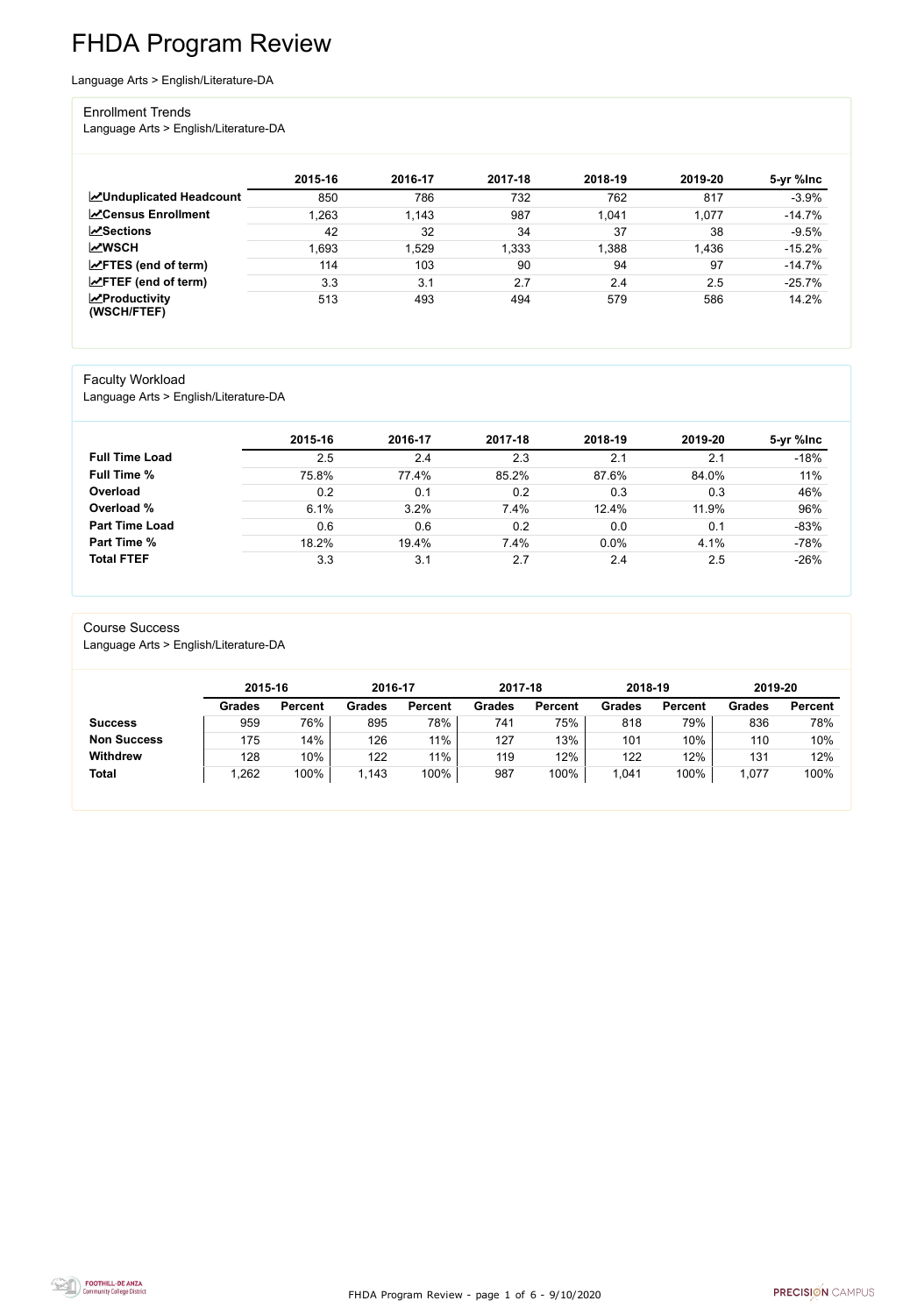FHDA Program Review - page 2 of 6 - 9/10/2020



### Course Success for African American, Latinx, and Filipinx Students

### Course Success for Asian, Native American, Pacific Islander, White, and Decline to State Students

|                    | 2015-16       |                | 2016-17       |                | 2017-18       |                | 2018-19       |                | 2019-20       |                |
|--------------------|---------------|----------------|---------------|----------------|---------------|----------------|---------------|----------------|---------------|----------------|
|                    | <b>Grades</b> | <b>Percent</b> | <b>Grades</b> | <b>Percent</b> | <b>Grades</b> | <b>Percent</b> | <b>Grades</b> | <b>Percent</b> | <b>Grades</b> | <b>Percent</b> |
| <b>Success</b>     | 375           | 72%            | 358           | 74%            | 298           | 72%            | 306           | 71%            | 304           | 70%            |
| <b>Non Success</b> | 86            | 16%            | 61            | 13%            | 58            | 14%            | 56            | 13%            | 68            | 16%            |
| <b>Withdrew</b>    | 62            | 12%            | 62            | 13%            | 60            | 14%            | 67            | 16%            | 62            | 14%            |
| <b>Total</b>       | 523           | 100%           | 481           | 100%           | 416           | 100%           | 429           | 100%           | 434           | 100%           |

|                    | 2015-16       |                | 2016-17       |                | 2017-18       |                | 2018-19       |                | 2019-20       |                |
|--------------------|---------------|----------------|---------------|----------------|---------------|----------------|---------------|----------------|---------------|----------------|
|                    | <b>Grades</b> | <b>Percent</b> | <b>Grades</b> | <b>Percent</b> | <b>Grades</b> | <b>Percent</b> | <b>Grades</b> | <b>Percent</b> | <b>Grades</b> | <b>Percent</b> |
| <b>Success</b>     | 584           | 79%            | 537           | 81%            | 443           | 78%            | 512           | 84%            | 532           | 83%            |
| <b>Non Success</b> | 89            | 12%            | 65            | 10%            | 69            | 12%            | 45            | 7%             | 42            | 7%             |
| <b>Withdrew</b>    | 66            | 9%             | 60            | 9%             | 59            | 10%            | 55            | 9%             | 69            | 11%            |
| <b>Total</b>       | 739           | 100%           | 662           | 100%           | 571           | 100%           | 612           | 100%           | 643           | 100%           |
|                    |               |                |               |                |               |                |               |                |               |                |

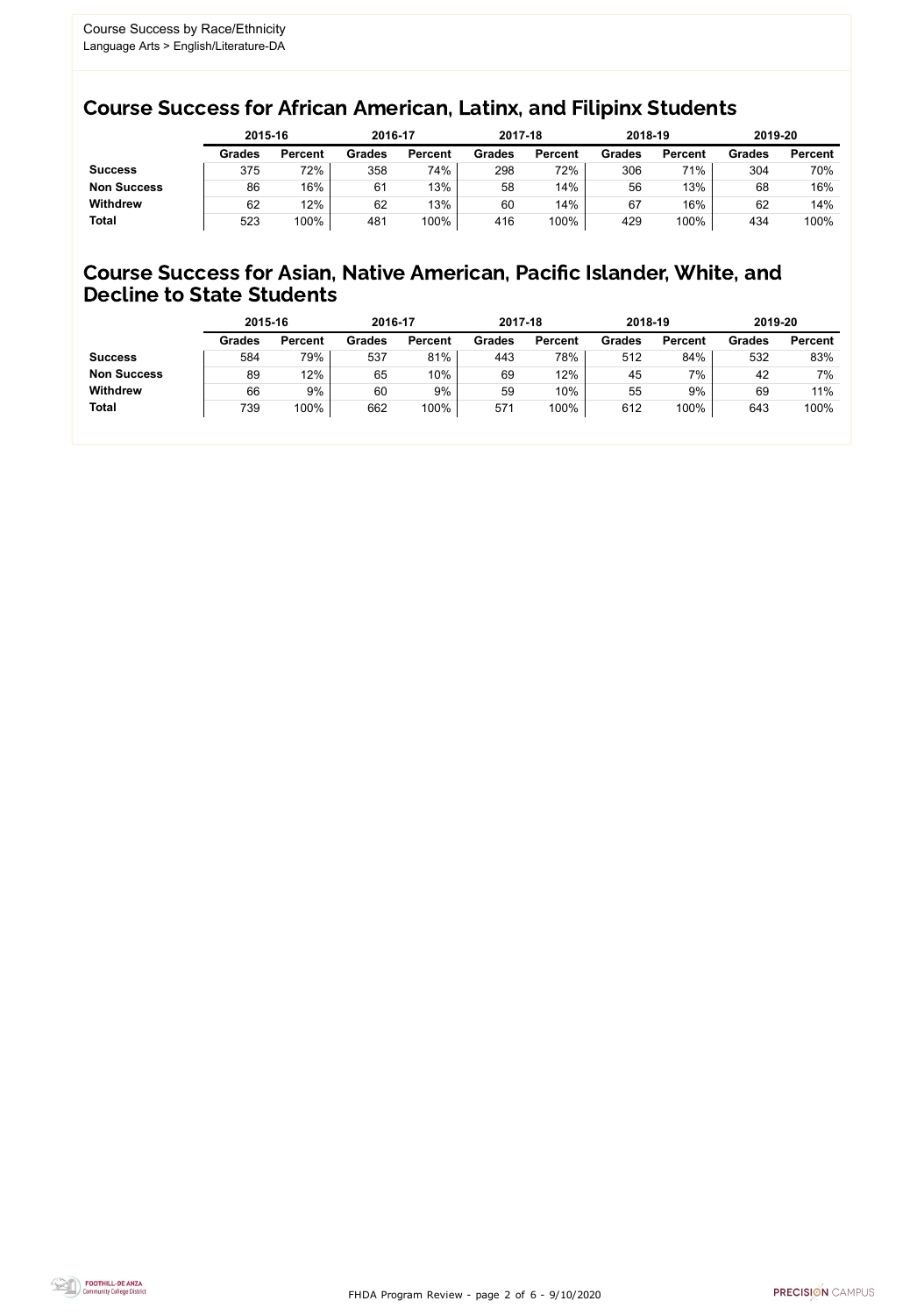FHDA Program Review - page 3 of 6 - 9/10/2020



Some courses may continue to be listed but no longer have data due to renumbering or because the course was not offered in the past five years.



### by Gender

|                     | 2015-16 |                |       | 2016-17        |     | 2017-18        |       | 2018-19        |       | 2019-20        |  |
|---------------------|---------|----------------|-------|----------------|-----|----------------|-------|----------------|-------|----------------|--|
|                     | Enr     | <b>Percent</b> | Enr   | <b>Percent</b> | Enr | <b>Percent</b> | Enr   | <b>Percent</b> | Enr   | <b>Percent</b> |  |
| <b>Female</b>       | 672     | 53%            | 585   | 51%            | 525 | 53%            | 564   | 54%            | 606   | 56%            |  |
| <b>Male</b>         | 576     | 46%            | 549   | 48%            | 453 | 46%            | 464   | 45%            | 441   | 41%            |  |
| <b>Non-Binary</b>   |         | 0%             | 0     | 0%             | 0   | $0\%$          |       | $0\%$          |       | $0\%$          |  |
| <b>Not Reported</b> | 15      | $1\%$          | 9     | $1\%$          | 9   | 1%             | 13    | $1\%$          | 26    | 2%             |  |
| <b>Total</b>        | 1,263   | 100%           | 1,143 | 100%           | 987 | 100%           | 1,041 | 100%           | 1,077 | 100%           |  |

## by Ethnicity

|                         |       | 2015-16        |       | 2016-17        |     | 2017-18        | 2018-19 |                | 2019-20 |                |
|-------------------------|-------|----------------|-------|----------------|-----|----------------|---------|----------------|---------|----------------|
|                         | Enr   | <b>Percent</b> | Enr   | <b>Percent</b> | Enr | <b>Percent</b> | Enr     | <b>Percent</b> | Enr     | <b>Percent</b> |
| <b>African American</b> | 70    | $6\%$          | 38    | 3%             | 38  | 4%             | 44      | 4%             | 46      | 4%             |
| <b>Asian</b>            | 384   | 30%            | 355   | 31%            | 300 | 30%            | 373     | 36%            | 387     | 36%            |
| <b>Filipinx</b>         | 83    | 7%             | 104   | 9%             | 94  | 10%            | 98      | 9%             | 65      | 6%             |
| Latinx                  | 370   | 29%            | 339   | 30%            | 284 | 29%            | 287     | 28%            | 323     | 30%            |
| <b>Native American</b>  | 6     | 0%             | 3     | $0\%$          | 6   | 1%             | 11      | $1\%$          | 5       | $0\%$          |
| <b>Pacific Islander</b> | 15    | $1\%$          | 16    | $1\%$          | 10  | $1\%$          | 17      | 2%             | 9       | 1%             |
| White                   | 314   | 25%            | 279   | 24%            | 244 | 25%            | 203     | 20%            | 232     | 22%            |
| <b>Decline to State</b> | 21    | $2\%$          | 9     | $1\%$          | 11  | $1\%$          | 8       | $1\%$          | 10      | $1\%$          |
| <b>Total</b>            | 1,263 | 100%           | 1,143 | 100%           | 987 | 100%           | 1,041   | 100%           | 1,077   | 100%           |

### by Age

|              |      | 2015-16        |       | 2016-17        |     | 2017-18        |       | 2018-19        |       | 2019-20        |  |
|--------------|------|----------------|-------|----------------|-----|----------------|-------|----------------|-------|----------------|--|
|              | Enr  | <b>Percent</b> | Enr   | <b>Percent</b> | Enr | <b>Percent</b> | Enr   | <b>Percent</b> | Enr   | <b>Percent</b> |  |
| 19 or less   | 275  | 22%            | 254   | 22%            | 242 | 25%            | 267   | 26%            | 353   | 33%            |  |
| 20-24        | 746  | 59%            | 698   | 61%            | 590 | 60%            | 606   | 58%            | 559   | 52%            |  |
| 25-39        | 219  | 17%            | 165   | 14%            | 138 | 14%            | 139   | 13%            | 137   | 13%            |  |
| $40 +$       | 23   | 2%             | 26    | 2%             | 17  | 2%             | 29    | 3%             | 28    | 3%             |  |
| <b>Total</b> | .263 | 100%           | 1,143 | 100%           | 987 | 100%           | 1,041 | 100%           | 1,077 | 100%           |  |

## by Education Level

|                           | 2015-16 |                |      | 2016-17        |     | 2017-18        | 2018-19 |                | 2019-20 |                |
|---------------------------|---------|----------------|------|----------------|-----|----------------|---------|----------------|---------|----------------|
|                           | Enr     | <b>Percent</b> | Enr  | <b>Percent</b> | Enr | <b>Percent</b> | Enr     | <b>Percent</b> | Enr     | <b>Percent</b> |
| <b>Bachelor or higher</b> | 35      | 3%             | 21   | $2\%$          | 14  | $1\%$          | 25      | $2\%$          | 20      | 2%             |
| <b>Associate</b>          | 28      | 2%             | 8    | $1\%$          | 11  | $1\%$          | 12      | $1\%$          | 21      | 2%             |
| <b>HS/Equivalent</b>      | 1,149   | 91%            | ,035 | 91%            | 897 | 91%            | 958     | 92%            | 981     | 91%            |
| <b>All Other</b>          | 51      | 4%             | 79   | 7%             | 65  | $7\%$          | 46      | 4%             | 55      | 5%             |
| <b>Total</b>              | ,263    | 100%           | ,143 | 100%           | 987 | 100%           | 1,041   | 100%           | 1,077   | 100%           |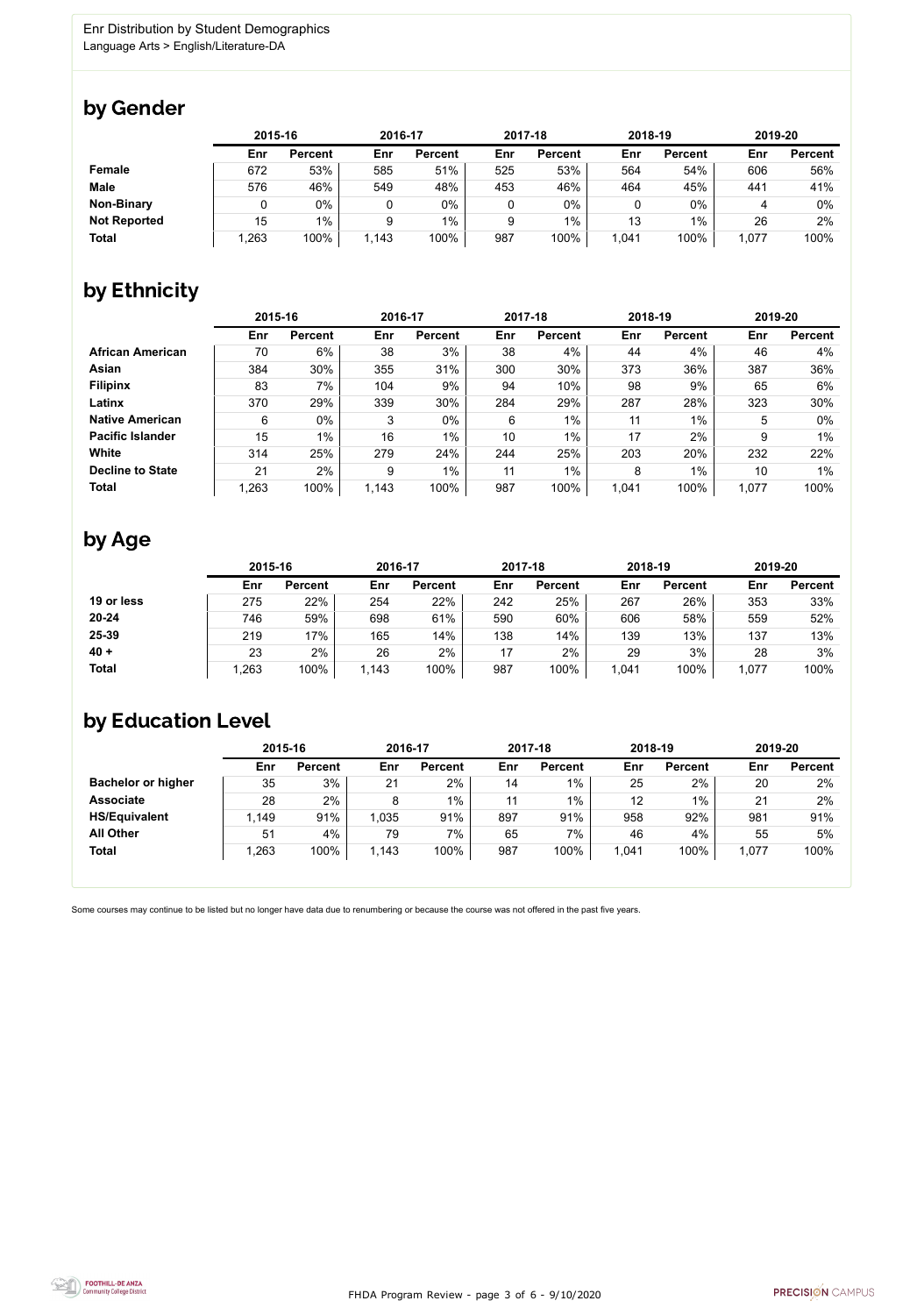FHDA Program Review - page 4 of 6 - 9/10/2020



#### Success Rates by Gender Language Arts > English/Literature-DA

|                     |                | 2019-20        |                    |                |                 |                |               |                |  |  |  |  |  |
|---------------------|----------------|----------------|--------------------|----------------|-----------------|----------------|---------------|----------------|--|--|--|--|--|
|                     | <b>Success</b> |                | <b>Non Success</b> |                | <b>Withdrew</b> |                | <b>Total</b>  |                |  |  |  |  |  |
|                     | <b>Grades</b>  | <b>Percent</b> | <b>Grades</b>      | <b>Percent</b> | <b>Grades</b>   | <b>Percent</b> | <b>Grades</b> | <b>Percent</b> |  |  |  |  |  |
| Female              | 498            | 82%            | 52                 | 9%             | 56              | 9%             | 606           | 100%           |  |  |  |  |  |
| <b>Male</b>         | 315            | 71%            | 53                 | 12%            | 73              | 17%            | 441           | 100%           |  |  |  |  |  |
| <b>Non-Binary</b>   | 4              | 100%           |                    | $0\%$          | 0               | $0\%$          | 4             | 100%           |  |  |  |  |  |
| <b>Not Reported</b> | 19             | 73%            | 5                  | 19%            |                 | 8%             | 26            | 100%           |  |  |  |  |  |
| All                 | 836            | 78%            | 110                | 10%            | 131             | 12%            | 1,077         | 100%           |  |  |  |  |  |

|                     | 2018-19        |                |                    |                |                 |                |               |                |  |  |  |  |  |
|---------------------|----------------|----------------|--------------------|----------------|-----------------|----------------|---------------|----------------|--|--|--|--|--|
|                     | <b>Success</b> |                | <b>Non Success</b> |                | <b>Withdrew</b> |                | <b>Total</b>  |                |  |  |  |  |  |
|                     | <b>Grades</b>  | <b>Percent</b> | <b>Grades</b>      | <b>Percent</b> | <b>Grades</b>   | <b>Percent</b> | <b>Grades</b> | <b>Percent</b> |  |  |  |  |  |
| <b>Female</b>       | 462            | 82%            | 38                 | 7%             | 64              | 11%            | 564           | 100%           |  |  |  |  |  |
| <b>Male</b>         | 346            | 75%            | 61                 | 13%            | 57              | 12%            | 464           | 100%           |  |  |  |  |  |
| <b>Non-Binary</b>   |                | N/A            | 0                  | N/A            | 0               | N/A            |               | 100%           |  |  |  |  |  |
| <b>Not Reported</b> | 10             | 77%            | っ                  | 15%            |                 | 8%             | 13            | 100%           |  |  |  |  |  |
| All                 | 818            | 79%            | 101                | 10%            | 122             | 12%            | 1,041         | 100%           |  |  |  |  |  |

|                     |               | 2017-18                              |               |                |               |                |               |                |  |  |  |  |  |  |
|---------------------|---------------|--------------------------------------|---------------|----------------|---------------|----------------|---------------|----------------|--|--|--|--|--|--|
|                     |               | <b>Non Success</b><br><b>Success</b> |               |                |               |                | <b>Total</b>  |                |  |  |  |  |  |  |
|                     | <b>Grades</b> | <b>Percent</b>                       | <b>Grades</b> | <b>Percent</b> | <b>Grades</b> | <b>Percent</b> | <b>Grades</b> | <b>Percent</b> |  |  |  |  |  |  |
| Female              | 407           | 78%                                  | 59            | 11%            | 59            | 11%            | 525           | 100%           |  |  |  |  |  |  |
| <b>Male</b>         | 330           | 73%                                  | 66            | 15%            | 57            | 13%            | 453           | 100%           |  |  |  |  |  |  |
| <b>Non-Binary</b>   | 0             | N/A                                  | 0             | N/A            | 0             | N/A            | 0             | 100%           |  |  |  |  |  |  |
| <b>Not Reported</b> | 4             | 44%                                  | 2             | 22%            | 3             | 33%            | 9             | 100%           |  |  |  |  |  |  |
| All                 | 741           | 75%                                  | 127           | 13%            | 119           | 12%            | 987           | 100%           |  |  |  |  |  |  |

|                     |                | 2016-17            |               |                 |               |                |               |                |  |  |
|---------------------|----------------|--------------------|---------------|-----------------|---------------|----------------|---------------|----------------|--|--|
|                     | <b>Success</b> | <b>Non Success</b> |               | <b>Withdrew</b> |               | <b>Total</b>   |               |                |  |  |
|                     | <b>Grades</b>  | <b>Percent</b>     | <b>Grades</b> | <b>Percent</b>  | <b>Grades</b> | <b>Percent</b> | <b>Grades</b> | <b>Percent</b> |  |  |
| Female              | 469            | 80%                | 55            | 9%              | 61            | 10%            | 585           | 100%           |  |  |
| <b>Male</b>         | 419            | 76%                | 70            | 13%             | 60            | 11%            | 549           | 100%           |  |  |
| <b>Non-Binary</b>   | 0              | N/A                |               | N/A             | 0             | N/A            | 0             | 100%           |  |  |
| <b>Not Reported</b> |                | 78%                |               | 11%             |               | 11%            | 9             | 100%           |  |  |
| All                 | 895            | 78%                | 126           | 11%             | 122           | 11%            | 1,143         | 100%           |  |  |

|                     |                |                    |               | 2015-16         |               |                |               |                |
|---------------------|----------------|--------------------|---------------|-----------------|---------------|----------------|---------------|----------------|
|                     | <b>Success</b> | <b>Non Success</b> |               | <b>Withdrew</b> |               | <b>Total</b>   |               |                |
|                     | <b>Grades</b>  | <b>Percent</b>     | <b>Grades</b> | <b>Percent</b>  | <b>Grades</b> | <b>Percent</b> | <b>Grades</b> | <b>Percent</b> |
| <b>Female</b>       | 537            | 80%                | 75            | 11%             | 59            | 9%             | 671           | 100%           |
| <b>Male</b>         | 408            | 71%                | 99            | 17%             | 69            | 12%            | 576           | 100%           |
| <b>Non-Binary</b>   |                | N/A                | 0             | N/A             |               | N/A            |               | 100%           |
| <b>Not Reported</b> | 14             | 93%                |               | 7%              |               | $0\%$          | 15            | 100%           |
| All                 | 959            | 76%                | 175           | 14%             | 128           | 10%            | 1,262         | 100%           |

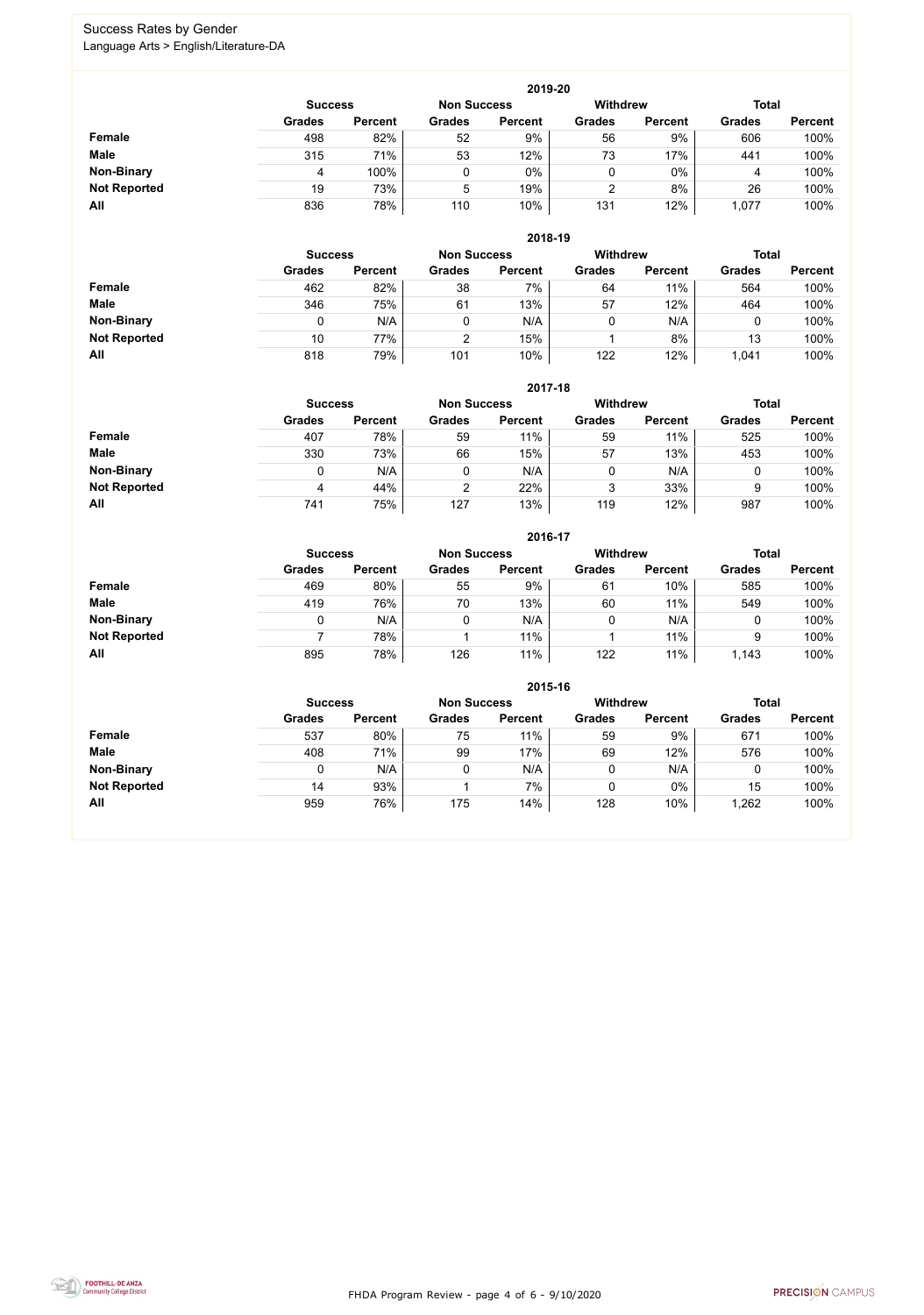FHDA Program Review - page 5 of 6 - 9/10/2020



#### Success Rates by Age Language Arts > English/Literature-DA

|            | 2019-20        |                |                    |                |                 |                |               |                |  |
|------------|----------------|----------------|--------------------|----------------|-----------------|----------------|---------------|----------------|--|
|            | <b>Success</b> |                | <b>Non Success</b> |                | <b>Withdrew</b> |                | <b>Total</b>  |                |  |
|            | <b>Grades</b>  | <b>Percent</b> | <b>Grades</b>      | <b>Percent</b> | <b>Grades</b>   | <b>Percent</b> | <b>Grades</b> | <b>Percent</b> |  |
| 19 or less | 283            | 80%            | 31                 | 9%             | 39              | 11%            | 353           | 100%           |  |
| $20 - 24$  | 436            | 78%            | 63                 | 11%            | 60              | 11%            | 559           | 100%           |  |
| 25-39      | 98             | 72%            | 14                 | 10%            | 25              | 18%            | 137           | 100%           |  |
| $40 +$     | 19             | 68%            | າ                  | 7%             |                 | 25%            | 28            | 100%           |  |
| All        | 836            | 78%            | 110                | 10%            | 131             | 12%            | 1,077         | 100%           |  |

|            | 2018-19        |                |                    |                |                 |                |               |                |  |
|------------|----------------|----------------|--------------------|----------------|-----------------|----------------|---------------|----------------|--|
|            | <b>Success</b> |                | <b>Non Success</b> |                | <b>Withdrew</b> |                | <b>Total</b>  |                |  |
|            | <b>Grades</b>  | <b>Percent</b> | <b>Grades</b>      | <b>Percent</b> | <b>Grades</b>   | <b>Percent</b> | <b>Grades</b> | <b>Percent</b> |  |
| 19 or less | 214            | 80%            | 21                 | 8%             | 32              | 12%            | 267           | 100%           |  |
| $20 - 24$  | 474            | 78%            | 65                 | 11%            | 67              | 11%            | 606           | 100%           |  |
| 25-39      | 106            | 76%            | 13                 | 9%             | 20              | 14%            | 139           | 100%           |  |
| $40 +$     | 24             | 83%            | 2                  | 7%             | 3               | 10%            | 29            | 100%           |  |
| All        | 818            | 79%            | 101                | 10%            | 122             | 12%            | 1,041         | 100%           |  |

|            | 2017-18        |                |               |                    |                 |                |               |                |  |
|------------|----------------|----------------|---------------|--------------------|-----------------|----------------|---------------|----------------|--|
|            | <b>Success</b> |                |               | <b>Non Success</b> | <b>Withdrew</b> |                | <b>Total</b>  |                |  |
|            | <b>Grades</b>  | <b>Percent</b> | <b>Grades</b> | <b>Percent</b>     | <b>Grades</b>   | <b>Percent</b> | <b>Grades</b> | <b>Percent</b> |  |
| 19 or less | 190            | 79%            | 32            | 13%                | 20              | 8%             | 242           | 100%           |  |
| 20-24      | 442            | 75%            | 79            | 13%                | 69              | 12%            | 590           | 100%           |  |
| 25-39      | 95             | 69%            | 16            | 12%                | 27              | 20%            | 138           | 100%           |  |
| $40 +$     | 14             | 82%            | 0             | 0%                 | 3               | 18%            | 17            | 100%           |  |
| All        | 741            | 75%            | 127           | 13%                | 119             | 12%            | 987           | 100%           |  |

|            |                |                    |               | 2016-17         |               |                |               |                |
|------------|----------------|--------------------|---------------|-----------------|---------------|----------------|---------------|----------------|
|            | <b>Success</b> | <b>Non Success</b> |               | <b>Withdrew</b> |               | <b>Total</b>   |               |                |
|            | <b>Grades</b>  | <b>Percent</b>     | <b>Grades</b> | <b>Percent</b>  | <b>Grades</b> | <b>Percent</b> | <b>Grades</b> | <b>Percent</b> |
| 19 or less | 204            | 80%                | 34            | 13%             | 16            | 6%             | 254           | 100%           |
| $20 - 24$  | 549            | 79%                | 74            | 11%             | 75            | 11%            | 698           | 100%           |
| 25-39      | 121            | 73%                | 16            | 10%             | 28            | 17%            | 165           | 100%           |
| $40 +$     | 21             | 81%                | 2             | 8%              | 3             | 12%            | 26            | 100%           |
| All        | 895            | 78%                | 126           | 11%             | 122           | 11%            | 1,143         | 100%           |

|            | 2015-16        |                    |               |                 |               |                |               |                |  |
|------------|----------------|--------------------|---------------|-----------------|---------------|----------------|---------------|----------------|--|
|            | <b>Success</b> | <b>Non Success</b> |               | <b>Withdrew</b> |               | <b>Total</b>   |               |                |  |
|            | <b>Grades</b>  | <b>Percent</b>     | <b>Grades</b> | <b>Percent</b>  | <b>Grades</b> | <b>Percent</b> | <b>Grades</b> | <b>Percent</b> |  |
| 19 or less | 222            | 81%                | 36            | 13%             | 17            | 6%             | 275           | 100%           |  |
| $20 - 24$  | 566            | 76%                | 100           | 13%             | 79            | 11%            | 745           | 100%           |  |
| 25-39      | 151            | 69%                | 39            | 18%             | 29            | 13%            | 219           | 100%           |  |
| $40 +$     | 20             | 87%                |               | 0%              |               | 13%            | 23            | 100%           |  |
| All        | 959            | 76%                | 175           | 14%             | 128           | 10%            | ,262          | 100%           |  |